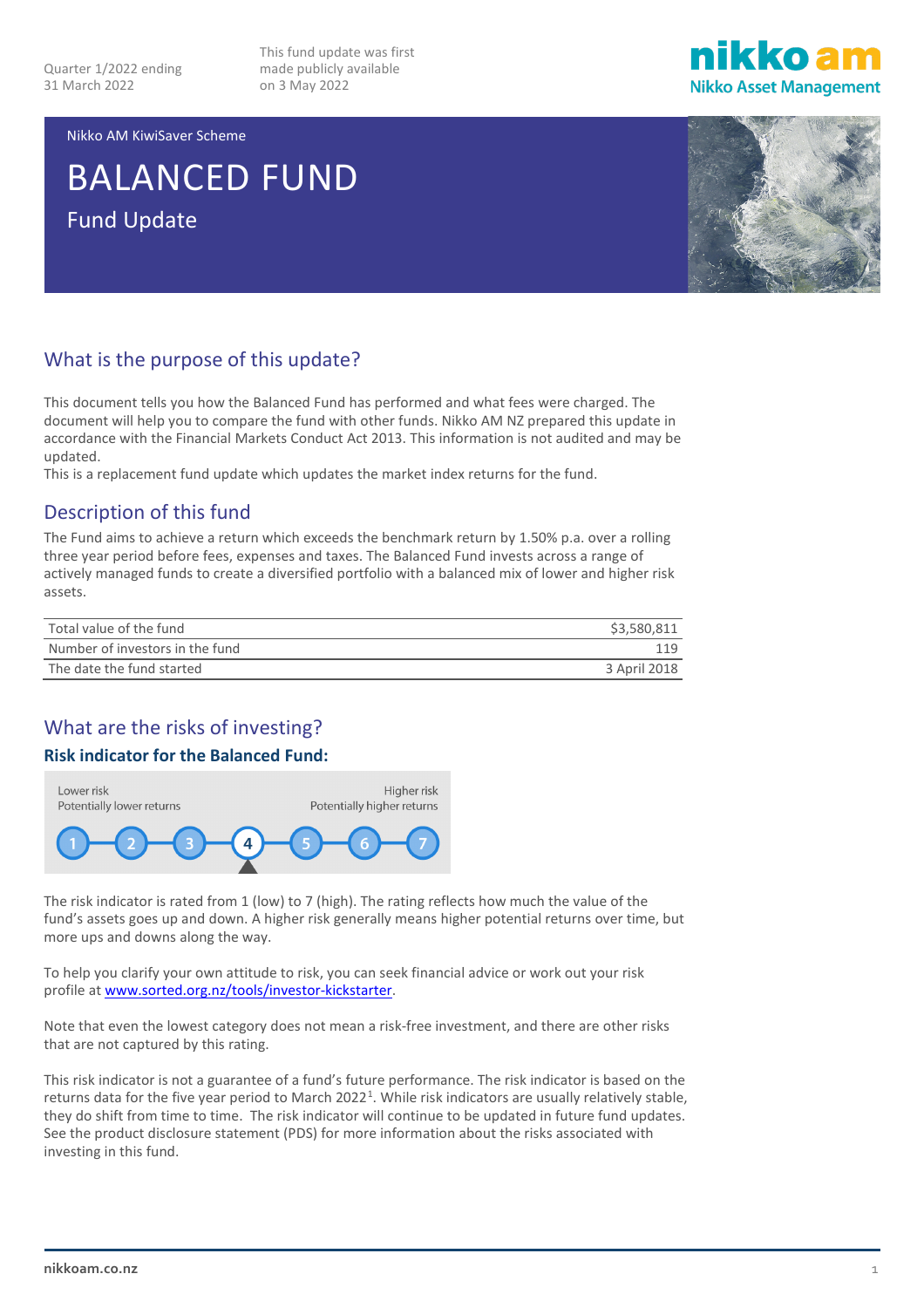# nikko am

# How has the fund performed?

|                                                                                                                                                             | Past year |
|-------------------------------------------------------------------------------------------------------------------------------------------------------------|-----------|
| Annual return                                                                                                                                               | $-1.29%$  |
| (after deductions for charges and tax)                                                                                                                      |           |
| Annual return                                                                                                                                               | $-1.13%$  |
| (after deductions for charges but before tax)                                                                                                               |           |
| Composite of market index annual return and peer group indices annual return<br>(reflects some deduction for charges <sup>3</sup> and no deduction for tax) | 1.00%     |

Nikko AM is relying on the Financial Markets Conduct (Market Index) Exemption Notice 2018 and have created a composite index in order to calculate the market index annual return. The Manager believes the use of a composite benchmark for these funds would be useful to investors in assessing the performance of the fund as a whole. The composite market index for each fund is made up of the index of the underlying sector funds (where an Appropriate Market Index or Peer Group Index is available) multiplied by the respective target investment mix. Some of the underlying sector fund index returns include imputation credits. The fund returns include imputation credits.

Additional information is available on the officer register at [https://disclose-register.companiesoffice.govt.nz/.](https://disclose-register.companiesoffice.govt.nz/)



## Annual return graph<sup>2,[4](#page-4-3)</sup>

This shows the return after fund charges and tax for each year ending 31 March since the fund started. The last bar shows the average annual return since the fund started, up to 31 March 2022.

**Important:** This does not tell you how the fund will perform in the future.

Returns in this update are after tax at the highest prescribed investor rate (PIR) of tax for an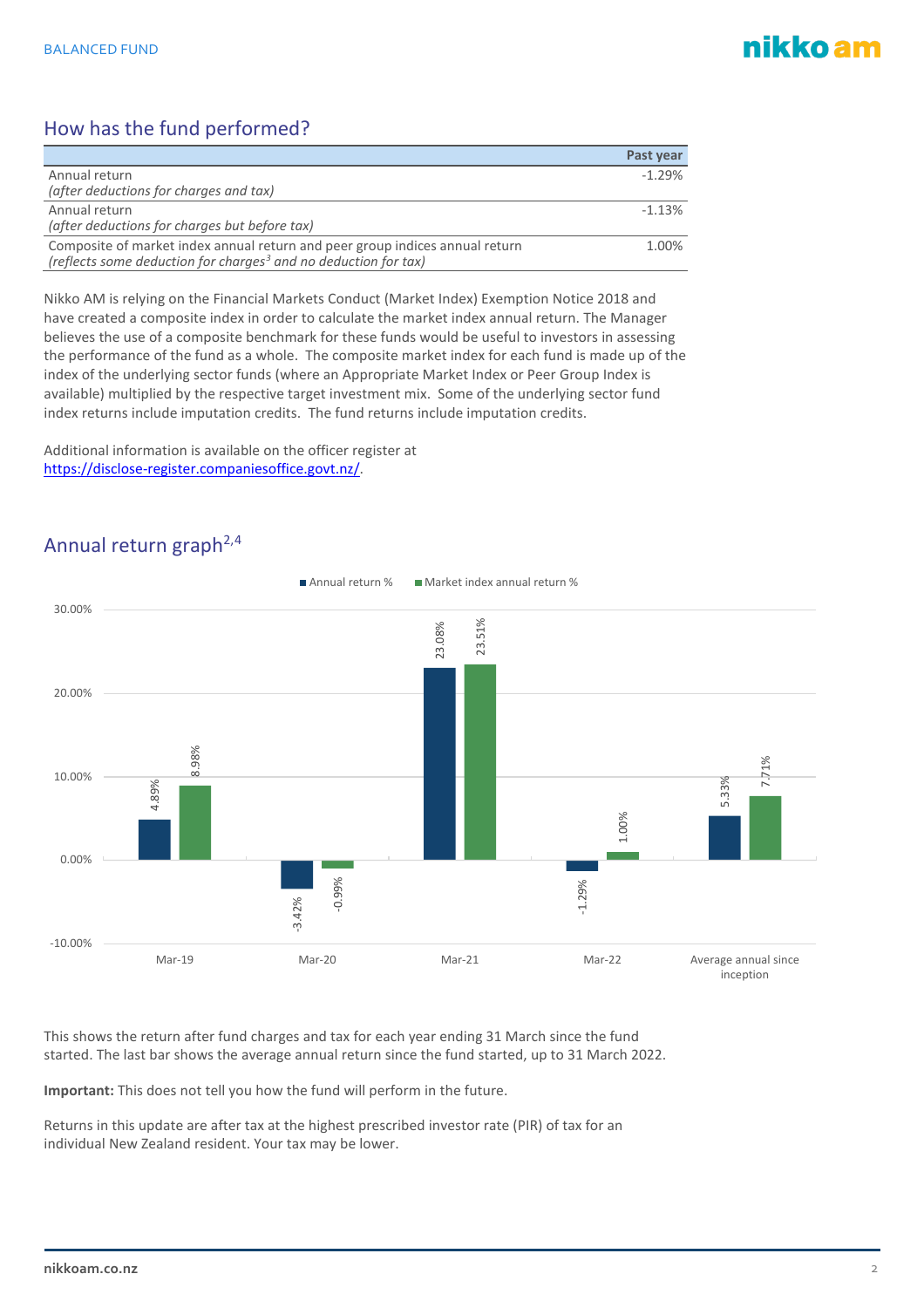## What fees are investors charged?

Investors in the Balanced Fund are charged fund charges. In the year to 31 March 2022, these were (inclusive of GST where applicable):

|                                                    | % of net asset value |
|----------------------------------------------------|----------------------|
| <b>Total fund charges</b>                          | 0.90%                |
| Which are made up of:                              |                      |
| <b>Total management and administration charges</b> | 0.90%                |
| Including:                                         |                      |
| Manager's basic fee                                | 0.70%                |
| Other management and administration charges        | 0.20%                |
| <b>Total performance-based fees</b>                | 0.00%                |
|                                                    |                      |
|                                                    |                      |

| Other charges         | \$ amount per investor |
|-----------------------|------------------------|
| Annual membership fee | \$30 per annum         |
|                       |                        |

Investors may also be charged individual action fees for specific actions or decisions (for example, for withdrawing from or switching funds). See the Nikko AM KiwiSaver Scheme Diversified Funds PDS for more information about those fees.

The performance fee (if any) will vary from year to year. See the product disclosure statement for more information about the basis on which performance fees are charged.

### Example of how this applies to an investor

Small differences in fees and charges can have a big impact on your investment over the long term.

Simon had \$10,000 in the fund at the start of the year and did not make any further contributions. At the end of the year, Simon incurred a loss after fund charges were deducted of \$113 (that is -1.13% of his initial \$10,000). Simon also paid \$30 in other charges. This gives Simon a total loss after tax of \$1[5](#page-4-4)9 for the year.<sup>5</sup>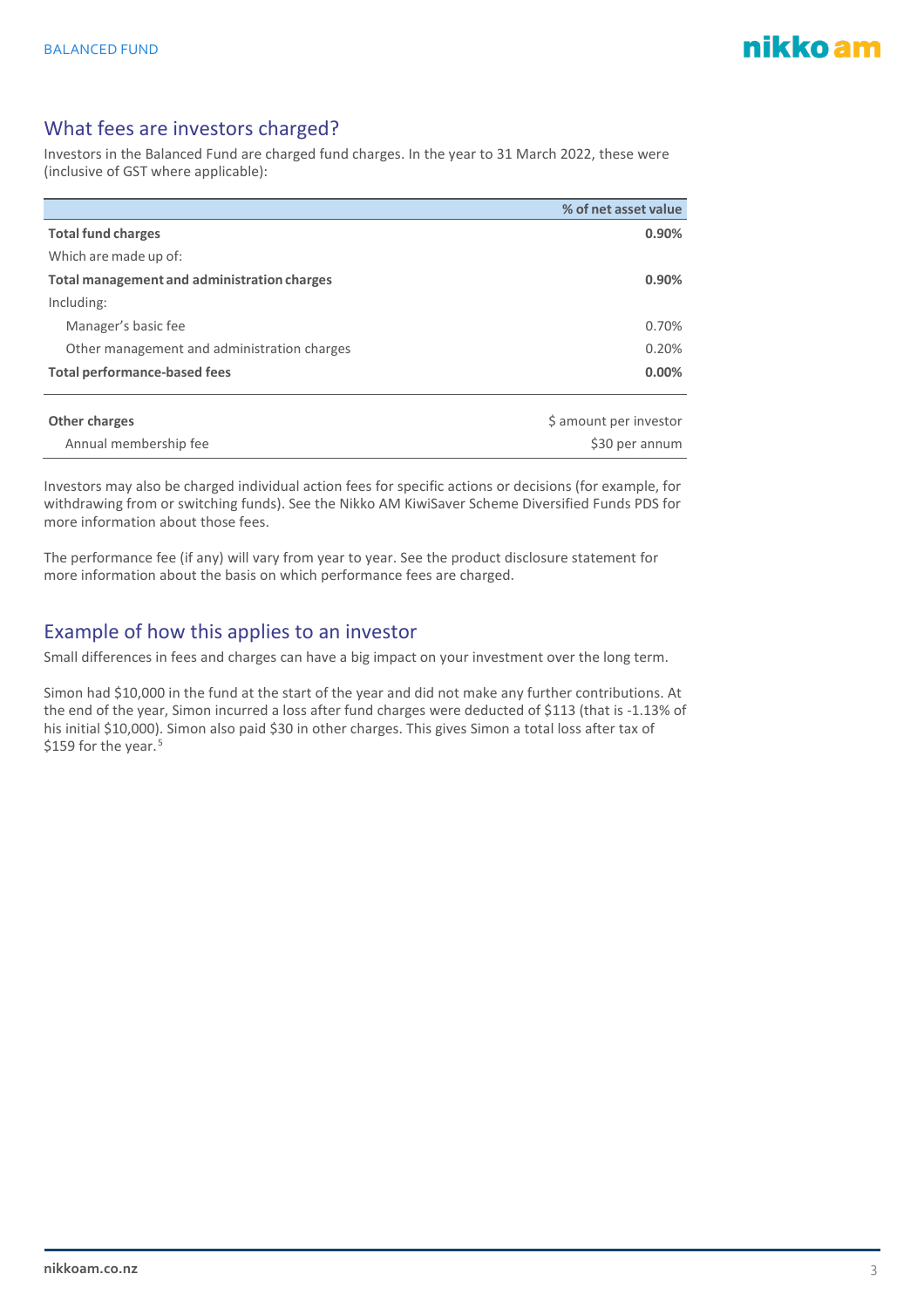# nikko am

## What does the fund invest in?

This shows the types of assets that the fund invests in.

#### equities 21.36% Cash and cash equivalents  $0.24%$ International equities<br>28.45% International fixed interest 9.90% Listed property 4.93% New Zealand fixed interest 19.99% Other 15.13%

#### Actual investment mix <sup>[6](#page-4-5)</sup> and the set of the Target investment mix<sup>[7](#page-4-6)</sup>



### Top 10 investments

|                | <b>Name</b>                           | <b>Type</b>                            | <b>Country</b>       | <b>Credit rating</b><br>(if debt)<br>securities) | Percentage of<br>fund's net asset<br>value |
|----------------|---------------------------------------|----------------------------------------|----------------------|--------------------------------------------------|--------------------------------------------|
|                | JPM Multi Manager Alternatives        | Other - interest in a diversified fund | <b>United States</b> | n/a                                              | 10.05%                                     |
| 2              | Fisher & Paykel Healthcare            | Australasian equities                  | New Zealand          | n/a                                              | 2.47%                                      |
| 3              | USD BNP Paribas A/C                   | Cash and cash equivalents              | <b>United States</b> | $AA-$                                            | 2.07%                                      |
| $\overline{4}$ | Infratil Limited                      | Australasian equities                  | New Zealand          | n/a                                              | 1.90%                                      |
| 5              | Microsoft Corp                        | International equities                 | <b>United States</b> | n/a                                              | 1.75%                                      |
| 6              | Contact Energy Limited                | Australasian equities                  | New Zealand          | n/a                                              | 1.64%                                      |
|                | NZ Govt Inflation Index Bond 20/09/25 | New Zealand fixed interest             | New Zealand          | AAA                                              | 1.48%                                      |
| 8              | <b>EBOS Group Limited</b>             | Australasian equities                  | New Zealand          | n/a                                              | 1.39%                                      |
| 9              | Fletcher Building Ltd                 | Australasian equities                  | New Zealand          | n/a                                              | 1.19%                                      |
| 10             | Japan Government 110422 0.0 Gb        | Cash and cash equivalents              | Japan                | $A+$                                             | 1.15%                                      |

The total value of the top 10 investments makes up 25.09% of the net asset value of the fund.

There is currency exposure on international assets in the fund as only a portion of this is hedged. Currently the fund's foreign currency exposure is 18.21%. For more information on currency exposure please refer to the Statement of Investment Policy and Objectives (SIPO) which can be found on the Disclose register at <https://disclose-register.companiesoffice.govt.nz/>